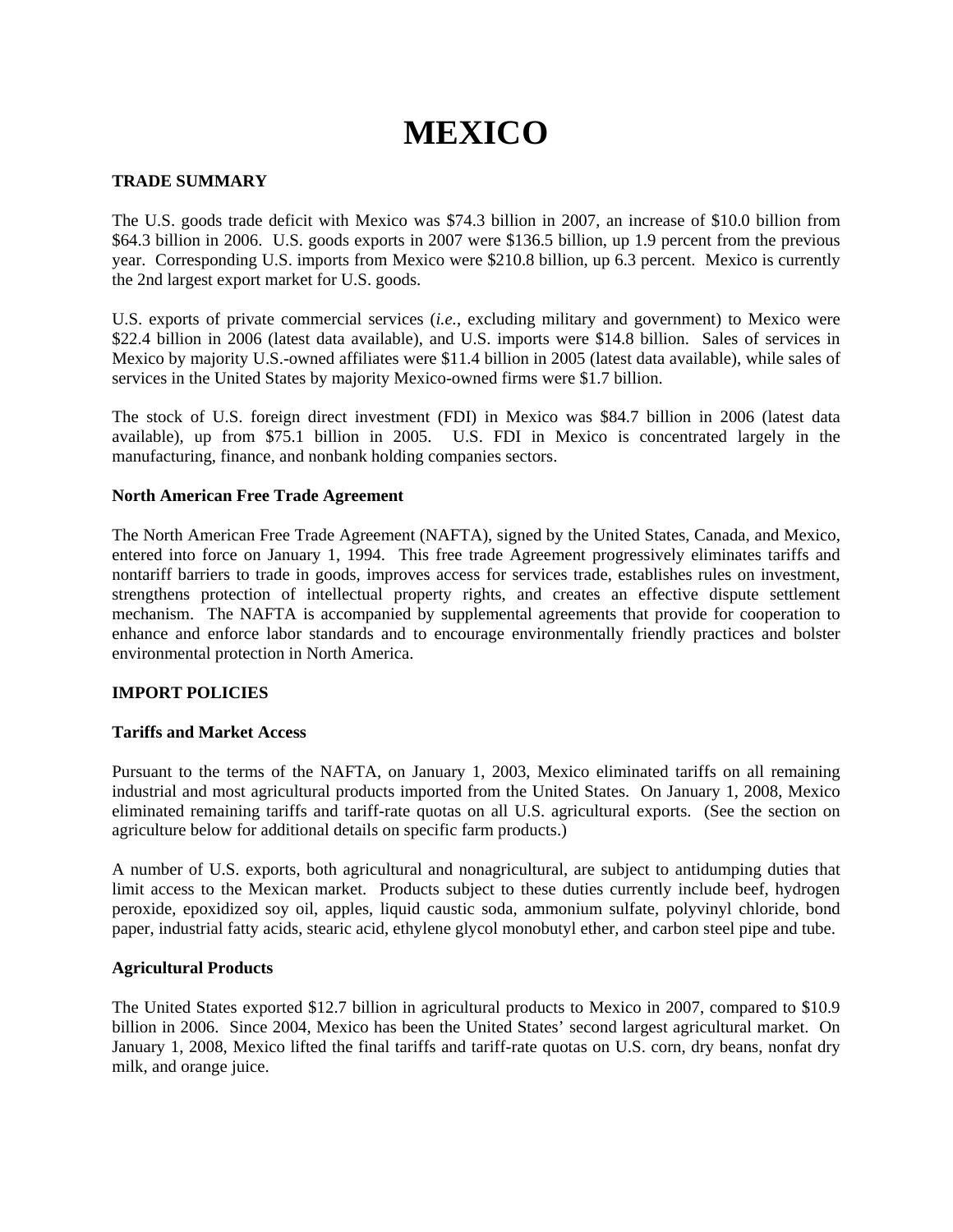During the past year, Mexico's Secretariat of Economy (SECON) issued a new decision relating to ongoing antidumping cases affecting U.S. apples. Mexico is the largest export market for U.S. apples. On November 2, 2006, SECON announced the final results of its investigation and imposed final duties ranging from 6.4 percent to 47.05 percent on red and golden delicious apples from members of the Northwest Fruit Exporters (NFE). On July 3, 2007, SECON ruled that the initial antidumping duty on U.S. apples established in 2002 is without effect, leaving the November 2006 decision in place for NFE members only and no duties for non-NFE members.

In April 2006, SECON decided to continue antidumping duties on U.S. beef and beef by-products for an additional 5 years after completing a sunset review investigation of the initial duties imposed in 2000. In addition, Mexico's modifications of the beef dumping duties in 2004 in response to the findings of a NAFTA Chapter 19 panel, which determined that SECON did not sufficiently demonstrate that U.S. beef imports had damaged Mexico's beef industry, were finalized in May 2007 when the Chapter 19 panel decided the modifications were consistent with its earlier findings. In addition, in September 2007, SECON declined to initiate an annual review requested by a U.S. exporter of beef. Mexican policies in this area have reduced the number of U.S. suppliers and altered product trading patterns. Industry representatives assert that \$100 million to \$500 million in revenue is lost each year due to antidumping duties in the beef sector.

December 31, 2007 marked the end to safeguard measures Mexico had put in place on U.S. chicken leg quarters. As of January 1, 2008, there are no tariffs or trade related restrictions on U.S. chicken leg quarter imports into Mexico.

#### **Sanitary and Phytosanitary Issues**

In recent years, Mexican sanitary and phytosanitary measures have created barriers to exports of certain U.S. agricultural goods, including grains, seed products, apples, stone fruit, pork, beef, poultry, citrus, wood and wood products, dry beans, avocados, potatoes, and eggs. In addition, procedural requirements regarding sanitary and phytosanitary inspections at port of entry do not always reflect agreements reached between U.S. Department of Agriculture (USDA) officials and the Mexican Secretariat of Agriculture, resulting in unnecessary delays at border points of entry, seaports, and airports. Despite continued work during 2007 to minimize these types of barriers, significant quantities of U.S. agricultural goods were still subject to rejection or delays at the Mexican border. For example, in December 2007, Mexico closed 10 ports of entry for pork and did not provide a satisfactory explanation.

Mexico banned imports of U.S. beef in December 2003, following the detection of a positive case of Bovine Spongiform Encephalopathy (BSE) in the State of Washington. In March 2004, Mexico announced that it would accept U.S. deboned beef from cattle less than 30 months of age and it subsequently lifted restrictions on a number of offals and processed deboned beef products. In early 2006, Mexico lifted its ban on U.S. bone-in beef from cattle less than 30 months of age and in October 2006, the United States and Mexico reached an agreement allowing the import of U.S. dairy breeder cattle into Mexico. Mexico currently continues to ban or restrict U.S. exports of some live cattle, ground beef, and certain offals. The United States is working intensively to fully reopen the market for live cattle and beef products based on the guidelines of the World Organization for Animal Health (OIE) as quickly as possible.

In 2003, Mexico agreed to a gradual opening of its market to U.S. potatoes. This opening had been delayed following a rise in nematode interceptions on potato shipments; however, U.S. producers have taken successful steps to reduce pests, and are now seeking Mexico's fulfillment of its 2003 agreement to grant access beyond a 26 kilometer zone within the international border.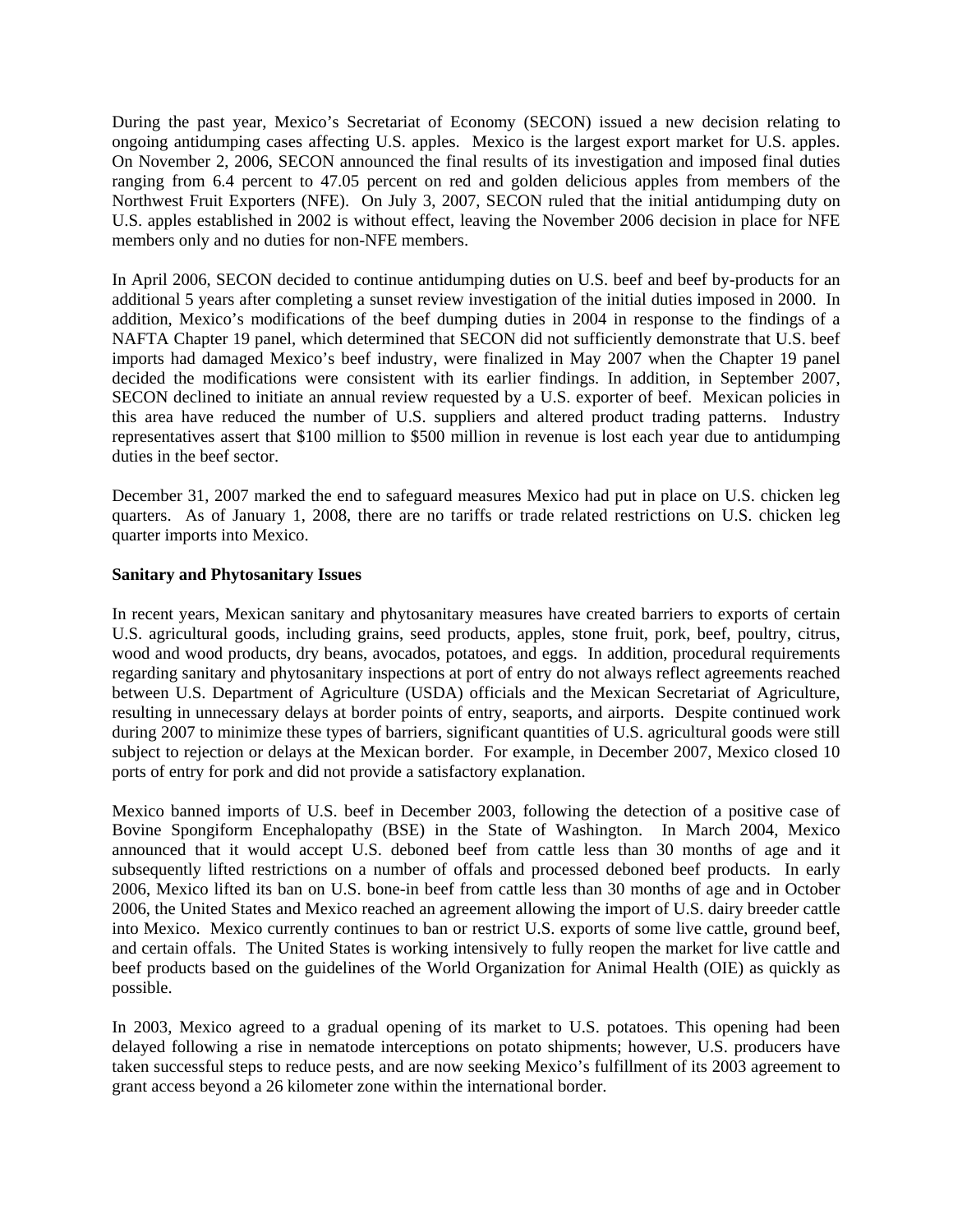On November 21, 2007, the Secretariat of Health informed USDA that Mexico would lift the ban on imports of U.S. spinach. In September 2006, Mexico had banned U.S. spinach from entering Mexico due to an outbreak of *Escherichia coli* in spinach produced in California. The lifting of the ban stipulates that the U.S. industry will provide on each shipment a USDA/APHIS phytosanitary certificate that specifies the state of origin in which the product was produced and that the product (if produced in California) was produced under the "Commodity Specific Food Safety Guidelines for the Production and Harvest of Lettuce and Leafy Greens," and by a producer that has signed the California Leafy Green Products Handler Marketing Agreement (LGMA). Finally, the bill of lading must bear the LGMA Service Mark.

In June 2004, despite the lack of a protocol for returning live animals or adequate inspection facilities in Mexico, the Mexican Congress approved a measure requiring that the inspection of imported live animals take place in Mexico. The lack of adequate inspection facilities has hampered the importation of live animals. On July 25, 2007, Mexico published modifications under its new Animal Health Law which included a provision that allows inspections for live animals to resume on the U.S. side of the border.

In October 2005, Mexico lifted its Low Pathogenic Avian Influenza (LPAI) restrictions on poultry imports from nine U.S. States, but restrictions on 11 counties in Texas stemming from the 2004 detection of High Pathogenic Avian Influenza remained in place until they were finally lifted on July 19, 2007. In August 2006, Mexico briefly closed its border to poultry shipments from the state of Michigan due to a LPAI finding in wild birds, but swiftly removed the restriction after receiving additional information from U.S. officials demonstrating that there was no danger to commercial poultry operations. U.S. officials continue to work with Mexican officials to ensure that no unnecessary measures or restrictions are taken.

Beginning in May 2007, Mexico suspended the approval of any new U.S. meat processing facility to export product into Mexico. A growing number of companies are now effectively excluded from shipping into Mexico despite meeting all sanitary and health guidelines outlined by the USDA Food Safety Inspection Service. The United States provides access to all Mexican meat processing facilities that are approved to export by Mexico's competent authorities.

## **Biotechnology**

Mexico has not established any significant barriers to the importation of crops or food derived from biotechnology. While Mexico currently lacks implementing regulations for its Biosafety Law passed in February 2005, the implementing regulations are expected in the next few months. These regulations will establish the respective responsibilities and jurisdiction of the Mexican ministries and agencies that monitor and/or enforce biotechnology related experiments, production, and commercialization. These regulations will also pave the way for increased research, investment, and commercialization of agricultural products derived from biotechnology.

## **Administrative Procedures and Customs Practices**

U.S. exporters continue to be concerned about Mexican customs' administrative procedures, including: insufficient prior notification of procedural changes, inconsistent interpretation of regulatory requirements at different border posts, and uneven enforcement of Mexican standards and labeling rules. There have been relatively few specific complaints, however, and Mexican customs has been putting procedures in place to address issues of nonuniform application of requirements at border ports of entry. Agricultural exporters note that Mexican inspection and clearance procedures for some agricultural goods are long, burdensome, nontransparent, and unreliable. Customs procedures for express packages continue to be burdensome, although Mexico has raised the *de minimis* level from \$1 to \$50. However, Mexican regulations still hold the courier 100 percent liable for the contents of shipments. U.S. exporters have highlighted the benefits of harmonizing the hours of customs operation on the U.S. and Mexican sides of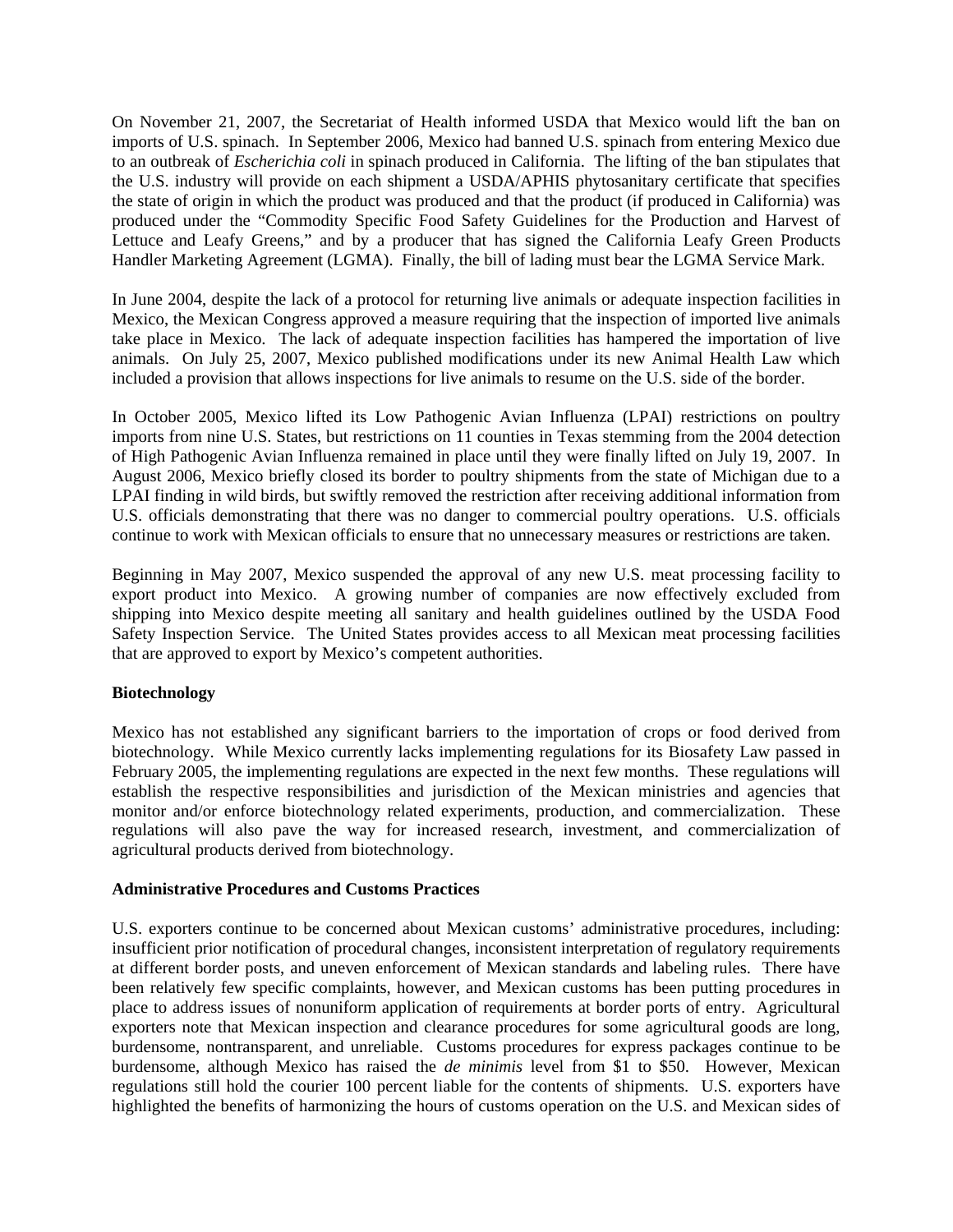the border. Similarly, they cite the delays stemming from the lack of pre-clearance procedures, which the Mexican government claims are not permitted under current law.

To be eligible to import well over 400 different items, including agricultural products, textiles, chemicals, electronics and automotive parts, Mexican importers must apply to the Secretariat of Finance and Public Credit and be listed on a special industry sector registry. U.S. exporters complain that registering is bureaucratically difficult, and this requirement sometimes causes costly customs clearance delays when new products are added to the list of subject items with immediate effect, thereby denying importers sufficient notice to apply. They also report that certain importers have been summarily dropped from the registry without prior notice or subsequent explanation, effectively preventing some U.S. exporters from shipping goods to Mexico.

Mexico requires import licenses for a number of commercially sensitive products. It also uses estimated prices for customs valuation of a wide range of products imported from the United States and other countries, including apples, milled rice, beer, distilled spirits, chemicals, wood, paper and paperboard products, textiles, apparel, toys, tools, and appliances.

Since October 2000, the Mexican government has imposed a burdensome guarantee system for goods subject to estimated prices. Importers cannot post bonds to guarantee the difference in duties and taxes if the declared value of an entering good is less than the official estimated price. Instead they must deposit the difference in cash at a designated Mexican financial institution or arrange one of two alternative sureties (a trust or line of credit). The cash deposit is not returned for 3 months and is only returned if the Mexican government has not initiated an investigation and if the supplier in the country of exportation has provided an invoice certified by its local chamber of commerce. Mexican banks charge as much as \$500 to open an account for this purpose and \$50 for each transaction, making this a burdensome and costly regulation for businesses on both sides of the border.

## **STANDARDS, TESTING, LABELING, AND CERTIFICATION**

Under the NAFTA, Mexico is required to recognize conformity assessment bodies (*i.e.*, certification bodies or testing laboratories) in the United States and Canada on terms no less favorable than those applied to conformity assessment bodies in Mexico.

Applications by two U.S. certification bodies for accreditation by the Entidad Mexicana de Acreditacion (EMA), the body responsible for accrediting conformity assessment bodies for Mexican Official Standards, have been held up for years due to resistance from the existing Mexican conformity assessment bodies. However, the Mexican government announced it would create a "trust fund" into which accredited bodies would contribute 10 percent of the revenue from conformity certificates issued for the development of standards in Mexico. The two U.S. bodies in question recently signed an accord, agreeing to contribute to the trust fund. In December 2007, one U.S. body was accredited to perform conformity assessments related to one Mexican regulation. The potential increase in U.S. exports of electrical and electronics goods could be significant. There are estimates that the two U.S. companies with pending applications could each generate \$2 million to \$3 million annually in the product certification business in the electrical and electronic sectors.

In the telecommunications sector, Mexico has yet to implement Phase I of the Inter-American Telecommunications Commission's (CITEL) Mutual Recognition Agreement (MRA), which it was scheduled to do by June 2006, and implementation of Phase II, due to be completed by March 2008, is unlikely. Phase I of the CITEL MRA provides for the mutual acceptance of test results, while Phase II provides for the mutual acceptance of certifications concerning conformity of equipment with technical regulations. Mexico's implementation of Phase I would allow recognized U.S. testing laboratories to test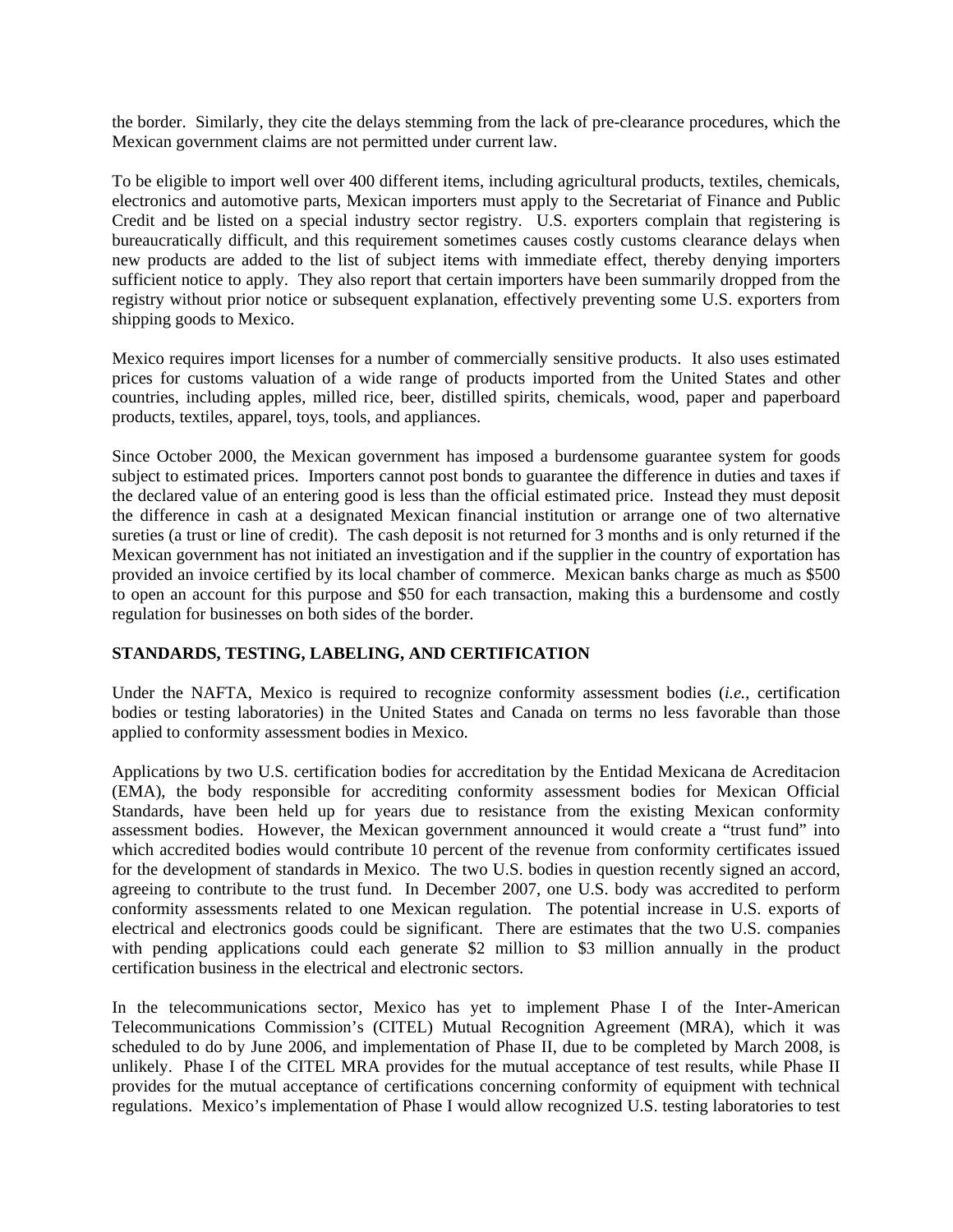equipment for compliance with Mexican technical requirements, whereas implementation of Phase II would allow recognized U.S. certification bodies to certify equipment as meeting Mexican technical requirements. Mexico, however, did not meet the June 2006 goal or its amended target of the second quarter of 2007. Mexican implementation of Phase I and II of the CITEL MRA remains a key issue for U.S. testing and certification bodies, as well as for U.S. exports to Mexico, and the United States will continue to press the Mexican government on this issue.

Mexico has over 700 technical regulations called Normas Oficiales Mexicanas (NOMs) issued by a number of different agencies. Often, conformity assessment procedures are either included in the NOM, or the agency publishes its own general procedures. Some agencies, notably the Ministry of Health, have not published their procedures.

As a result of a trade dispute with El Salvador over Mexico's "plant requirement," Mexico was compelled to remove (via a Presidential decree) from its health regulations the requirement for Salvadoran drug companies to have a manufacturing plant in Mexico in order to be able to register, and therefore import and sell, pharmaceutical products. A draft amendment to extend this treatment to other foreign pharmaceutical manufacturers was shelved near the end of 2007, leaving El Salvador as the only country that does not face the "plant requirement."

## **GOVERNMENT PROCUREMENT**

Mexico's efforts to make its government procurement regime more transparent through policy reform and the application of technology have resulted in increased competition as well as savings for the government. The Mexican government has established several "electronic government" Internet sites to increase transparency of government processes and to establish guidelines for the conduct of government officials. "Compranet" provides on-line government procurement and contracting. While implementation has been successful, there is still a need for further regulatory and technological improvements throughout the Mexican government.

The NAFTA limits the total value of contracts that Mexico's parastatal petroleum and electricity monopolies, PEMEX and the Federal Electricity Commission, respectively, may remove from coverage under the NAFTA. Mexico provides an annual notice of the set-aside calculation, along with the methodology used in the calculation, to the United States and Canada. The 2006 value of the set aside for these entities was \$380 million.

Mexico is not a signatory to the WTO Agreement on Government Procurement.

# **INTELLECTUAL PROPERTY RIGHTS (IPR) PROTECTION**

Despite a fairly extensive set of IPR laws and a clear commitment to stronger enforcement on the part of the Mexican government, the extent of IPR violations in Mexico remains significant. Monetary sanctions, when imposed, are low, and criminal convictions, though up from last year, remain rare due to legal and judicial barriers to effective IPR protection. Mexican prosecutors say they have shifted the focus of their enforcement efforts from confiscation of infringing goods to seizures of more valuable assets, such as real estate and equipment, and to higher quality arrests. In 2007, the special IPR unit of the Attorney General's Office (PGR), which was formed in 2003, reported seizures of more than 190 million infringing articles, versus 332 million articles seized in 2006. It also reported the dismantling of 291 small-scale laboratories and 11 large-scale factories for production of various sorts of infringing products, and the seizure of 16 buildings. Of the seized goods, 7,667 were disc burners being used to pirate music, movies, and software. This number exceeds seizures of burners from the previous 6 years combined. In addition, the special IPR unit indicted 166 persons for criminal IPR infringement in 2007,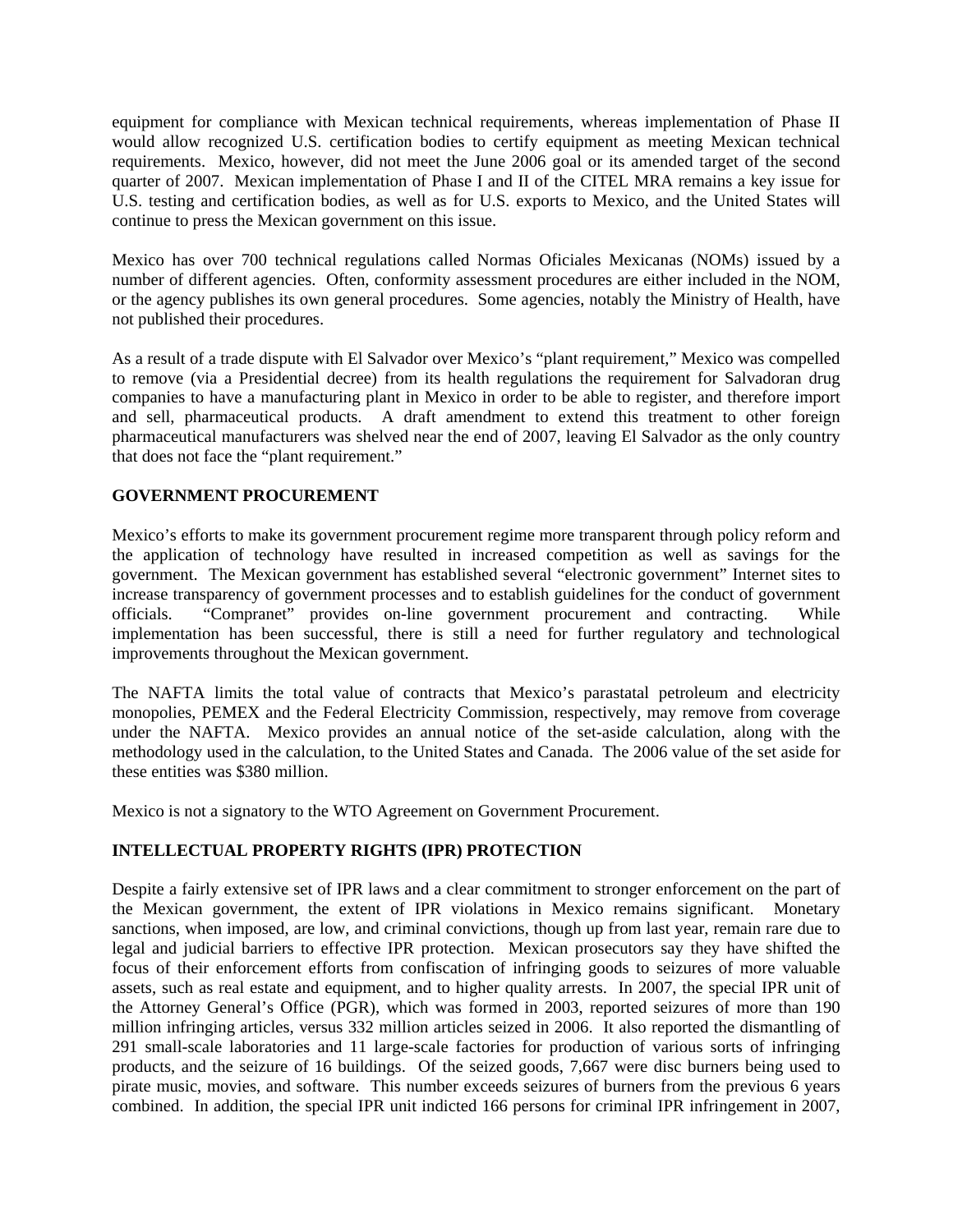versus 158 in 2006. However, in 2007, only five of these persons were convicted and sent to jail, compared to two in 2006. Many of those indicted spent up to several months in jail awaiting a verdict on their cases. Administrative enforcement in Mexico is handled by the Mexican Institute of Industrial Property (IMPI). In 2007, IMPI increased its administrative enforcement staff and conducted 3,798 inspection visits, seized over \$1 million worth of infringing products, and imposed fines worth more than \$3 million.

The United States remains concerned about the continuing high levels of piracy and counterfeiting in Mexico and closely monitors how the Mexican government is addressing these problems. Mexico was taken off the Special 301 "Watch List" in 2000, but returned to the list in 2003, where it has remained to date due to inadequate enforcement. Well-known markets selling pirated and counterfeit goods, such as Tepito in Mexico City, San Juan de Dios in Guadalajara, and others in Monterrey and San Luis Potosi, continue to operate openly. In the past year, Mexico City authorities have removed unlicensed vendors from certain parts of the historic center of the city and seized two properties that were being used for illicit commerce in Tepito, but these actions were narrowly targeted. Industry estimates that trade losses due to copyright piracy (not including movie industry losses) in Mexico totaled \$1.2 billion in 2007, with pirated products taking the majority of the following markets: music, business software, home videos, and the entertainment software market.

In June 2006, the Mexican federal government and concerned industries signed a national agreement in which all committed to cooperation in combating intellectual property infringement. President Calderón has publicly pledged his administration's commitment to combat intellectual property crimes and other forms of illegal commerce. In March 2007, the government of the State of Mexico signed a similar statelevel accord. The municipal government of Toluca (the capital of the State of Mexico) signed a city-level accord subsequently. Industry representatives report significant cooperation between federal agencies and State of Mexico and Toluca authorities in protecting IPR since then. Other state and city governments, starting with Morelos and Ciudad Juarez, are expected to sign such agreements in 2008. In a separate initiative, the government of the State of Jalisco signed an agreement with IMPI and the Business Software Alliance in 2007 to ensure that all the software used by state government offices is properly licensed.

An initiative to give PGR the power to prosecute intellectual property crimes *ex officio* (*i.e.*, without first receiving complaints from right holders or their legal representatives) was approved by the Mexican Senate in April 2007 and is awaiting action in the Chamber of Deputies, Mexico's lower house.

U.S. pharmaceutical companies are concerned about the lack of coordination between IMPI and other Mexican agencies with regard to government procurement of unauthorized copies of patented pharmaceuticals. In 2003, the Secretariat of Health modified Mexican health regulations to require that, starting with purchases scheduled for delivery on January 1, 2003, IMSS (Mexican Social Security Institute) and ISSSTE (Social Security Institute for Government Workers) would purchase only authorized versions of products patented in Mexico. However, it appears the new regulations are not being fully implemented, possibly due to financial constraints at IMSS and ISSSTE.

In September 2003, the Secretariats of Health and Economy implemented a Presidential decree regarding cooperation between the two agencies to ensure that marketing approval is not granted for unauthorized copies of patented pharmaceuticals. Since the beginning of 2007, there have been no new reports of registrations of unauthorized copies of pharmaceuticals, though several cases of registrations granted in 2006 to patent-infringing products remain to be resolved.

Mexico published another Presidential decree in May 2006 that amended the Mexican Health Law and the Mexican Penal Code to raise to the felony level the act of selling, distributing, or transporting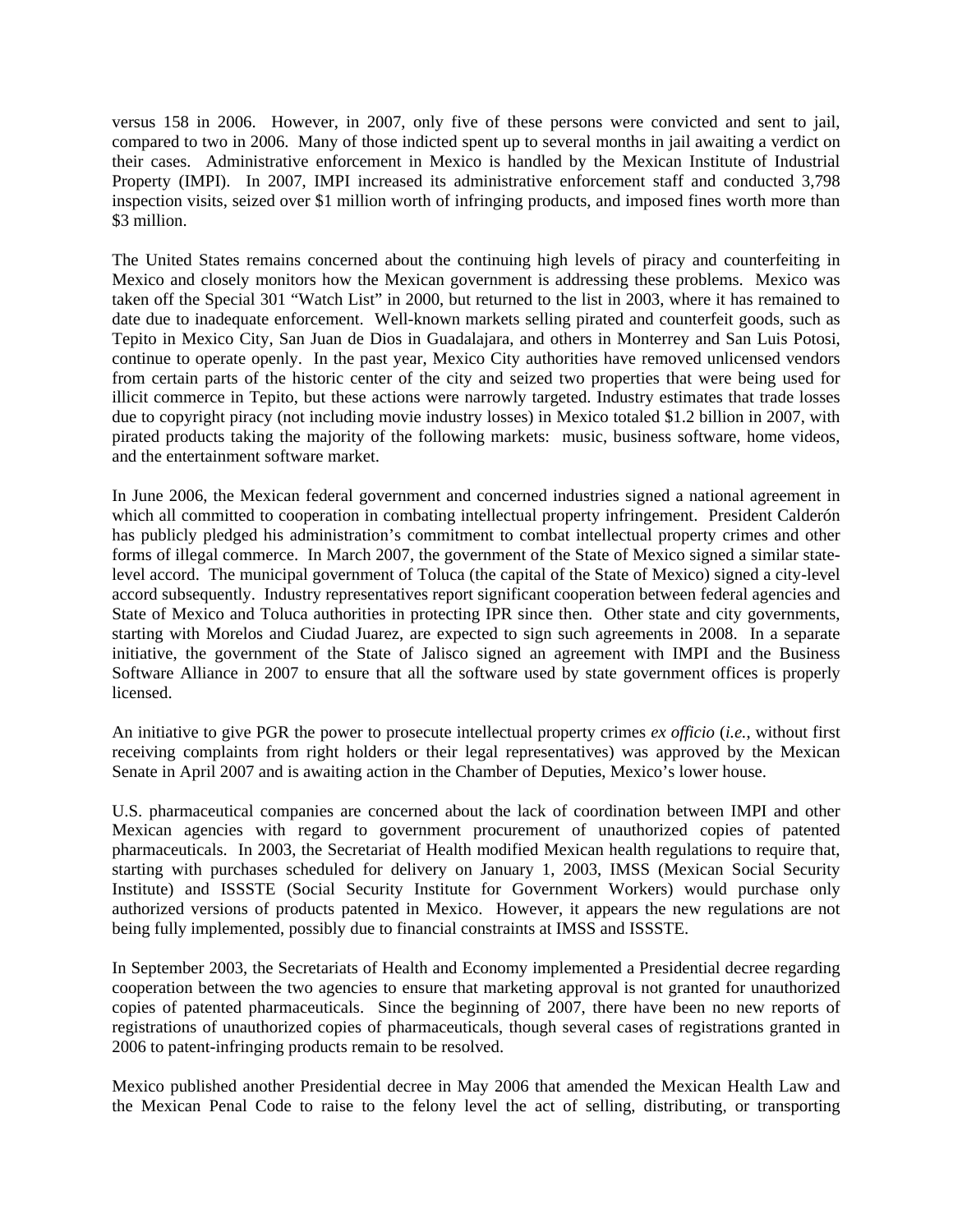counterfeit pharmaceuticals, or fostering the forgery of, or tampering with, pharmaceuticals, medicines, active ingredients, raw materials, or additives used in products for human consumption. This law also applies felony status to committing or fostering the forgery of, or tampering with, the packaging of such products, as well as to the selling, distributing, or transporting of such forged or tampered packaging.

U.S. companies holding trademarks in Mexico have cited problems with trademark enforcement and administration. Although Mexican federal administrative actions are supposed to be completed within 4 months, administrative actions related to trademark enforcement (*e.g.*, fines and closures) often take as long as 18 months. The time can be lengthened by jurisdictional and procedural disputes within the Mexican government, as well as by internal coordination problems within IMPI and PGR.

## **SERVICES BARRIERS**

#### **Telecommunications**

The OECD's October 2007 Economic Survey of Mexico stated that Mexico remains one of the OECD countries with the highest telecommunications charges, especially for business. The report recommended improving mandatory access to the local loop, regulating fixed-to-mobile termination charges and introducing mandatory roaming to enable smaller mobile companies to use Telcel's (Mexico's largest mobile phone company) network at a regulated price. The report also suggested that industry regulator Cofetel (Federal Telecommunications Commission) needs greater independence from leading companies in the sector and should be held accountable to the government for the design and implementation of access pricing rules that are pro-competition. Promoting competitiveness in the telecommunications market continues to be a challenge for Mexico. The Calderon Administration has stated that increasing competition in Mexico's telecommunications sector is a top priority.

The Mexican company Telmex dominates the Mexican telecommunications market and is perceived to exercise some influence over the legislative process, the courts, governmental policy departments and Cofetel.

In August 2007, the Mexican Supreme Court (SCJN) ruled that Article 28 of the April 2006 Radio and Television Law was anticompetitive. Article 28 allowed broadcasting companies to keep and use at no cost the spectrum freed through digitalization. The Court ruled that spectra have to be granted through public bidding to ensure competition and prevent the creation of monopolies. Currently the Mexican Legislature is working on a new media law, based on the SCJN ruling. The Court also ruled that Cofetel commissioners should be appointed by the President and could not be rejected by the Senate.

Regarding Cofetel, there is still much uncertainty regarding its future leadership. The SCJN is expected to decide whether two officials who were rejected as Cofetel commissioners by the Senate in late 2006 will be reinstated. The current Cofetel leadership has been applauded by pro-competition analysts for insisting that Telmex comply with interconnection, interoperability and number portability requirements before receiving permission to complete its triple-play offering and provide video. Telmex has repeatedly stalled in signing interconnection agreements with many large cable television operators.

The Federal Competition Commission (Cofeco) has been strengthened and announced that it will conduct a formal investigation to determine if there are monopolistic activities taking place in both the fixed and mobile telephone sectors.

In October 2007, the Mexican Secretariat for Communications and Transport (SCT) published its plan for spectrum auctions for wireless frequencies with the goal of encouraging private sector investment in the deployment of wireless broadband throughout the country. The bands being auctioned are 1.9 GHz, 3.4